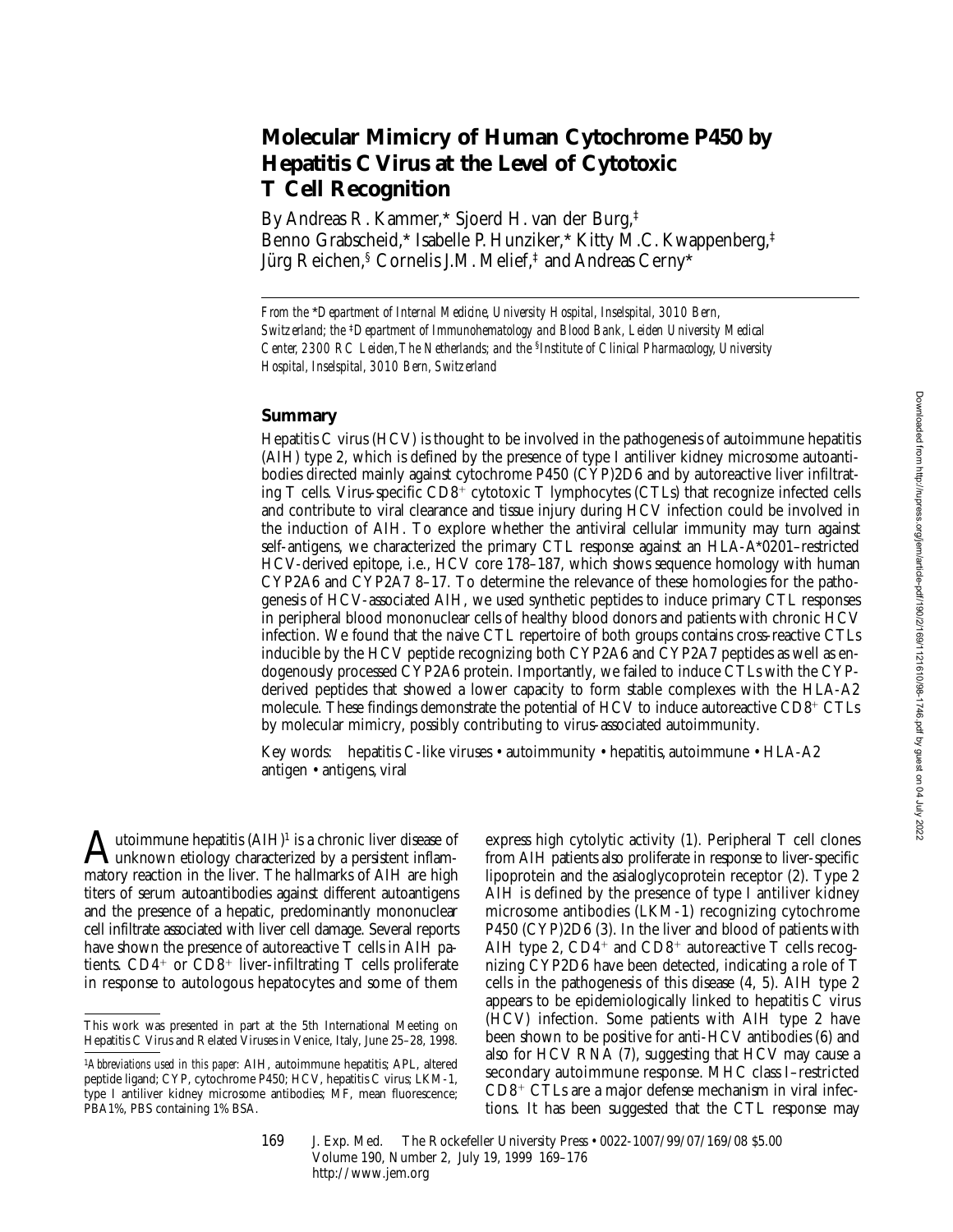contribute to viral clearance as well as to liver cell injury during HCV infection and might therefore play a role in the induction of autoreactive antibodies and  $CD4<sup>+</sup>$  helper T cells. CTLs recognize endogenously processed antigenic peptides in combination with MHC class I molecules presented on the cell surface. Several HCV-derived immunogenic CTL epitopes have been described thus far (8–13). Amino acid sequence comparison of HLA-A2–restricted HCV-derived CTL epitopes revealed the presence of two human CYP sequences related to HCV core 178–187, i.e., CYP2A6 8–17 and CYP2A7 8–17 (Table I). Compared with the HCV core 178 epitope, they display an eight amino acid sequence identity, one conservative substitution at the NH<sub>2</sub>-terminal anchor position (Leu to Val), and one nonconservative substitution at position 6 (Ser to Val or Ser to Ala). Both CYP sequences still contain the HLA-A2 binding motif, because both Leu and Val can serve as anchor residues (14, 15). Therefore, the HCV core 178 peptide is a candidate for molecular mimicry, that is, similarity of infectious agents with host antigens. Such similarity may lead to an inability of the host immune system to recognize the foreign antigen or it may lead to an autoreactive immune response at the level of antibodies or T cells (16–18).

Molecular mimicry at the level of  $CD4^+$  T cells seems to play a role in several human autoimmune diseases such as multiple sclerosis, rheumatoid arthritis, myocarditis, and herpes stromal keratitis (19–23). A report describing a possible molecular mimicry at the level of  $CD8^+$  T cells has also been published (24).

To determine the relevance of the sequence similarities between an HCV-derived CTL epitope and members of the CYP family for pathogenesis of HCV-associated autoimmune hepatitis, we analyzed the primary CTL repertoire, inducing primary CTL responses in the PBMCs of HCVnegative, healthy blood donors as well as those of patients with chronic HCV infection without markers for AIH. For induction, we used the HCV core 178 epitope as well as both CYP-derived peptides. CTL were then tested for their ability to recognize all three different peptide ligands.

## **Materials and Methods**

*Study Population.* 12 HLA-A2–positive healthy individuals and 10 HLA-A2–positive patients with chronic hepatitis C were

**Table I.** *HCV Core 178–187 and Related Human Cytochrome P450 Amino Acid Sequences*

| Origin              | Residues | Sequence <sup>*</sup>         |
|---------------------|----------|-------------------------------|
| HCV-1 core          | 178-187  | <b>LLALLSCLTV</b>             |
| Cytochrome P450 2A6 | $8 - 17$ | $\cdot V \cdots V \cdots$     |
| Cytochrome P450 2A7 | $8 - 17$ | $\cdot$ V $\cdots$ A $\cdots$ |

\*Amino acid sequence comparison was performed using the SwissProt data base and identified two related human cytochrome P450 sequences. Identical amino acids are shown as dots.

studied. Samples of patients with chronic HCV infection were obtained at least 6 mo after diagnosis of HCV infection. All patients repeatedly tested positive for anti-HCV antibodies, and with one exception HCV RNA was detected by PCR. Most (8 out of 10) of the patients had not been treated with IFN- $\alpha$  before sample collection, and the other two patients finished an ineffective IFN- $\alpha$  treatment before sample collection. None of the HCV patients tested positive for autoimmune hepatitis serum markers. Patients and healthy blood donors were negative for antibodies to HIV and HBV and healthy donors were also negative for anti-HCV antibodies.

*Cell Lines.* The EBV-transformed B cell line JY (HLA-A\*0201, -B7, -Cw7, -DR4, -Drw6, and -Dpw2) and K562 cells were cultured in RPMI 1640 medium supplemented with l-glutamine  $(2 \text{ mM})$ , penicillin (50 U/ml), streptomycin (50  $\mu$ g/ml), and Hepes (5 mM) containing 10% (vol/vol) heat-inactivated FCS (FCSmedium). The human B lymphoblastoid cell line AHH-1 TK $+/$ derived from the RPMI 1788 cell line (HLA type: A2, Aw33, B7, B14) was maintained in FCS-medium. H2A3 and h2D6 cells  $(AHH-1 T K^{+/-}$  cells transfected with vectors coding for human CYP2A6 and CYP2D6, respectively; reference 25) were cultured in selective RPMI 1640 medium with 2 mM l-histidinol without l-histidine (Gentest Corp.) supplemented with l-glutamine (2 mM), penicillin (50 U/ml), streptomycin (50  $\mu$ g/ml), and Hepes (5 mM) containing 10% (vol/vol) heat-inactivated FCS (h2-medium). AHH-1 T/ $\check{K}^{+/-}$ , h2A3, and h2D6 cells were a gift from Charles L. Crespi (Gentest Corp., Woburn, MA).

*Induction of Primary CTLs.* PBMCs from HLA-A2–positive healthy donors and HCV patients were isolated on Ficoll-Paque density gradients and washed three times in PBS containing 10% FCS-medium.  $4 \times 10^6$  PBMCs were incubated with synthetic peptide (10  $\mu$ g/ml; Chiron Mimotopes) in RPMI 1640 medium supplemented with 1-glutamine  $(2 \text{ mM})$ , penicillin  $(50 \text{ U/ml})$ , streptomycin (50  $\mu$ g/ml), and Hepes (5 mM) containing 10% (vol/vol) heat-inactivated human AB serum (AB-medium) for 1 h, washed once in PBS containing 10% FCS-medium, and then plated in 24-well plates at  $4 \times 10^6$  cells/well in AB-medium. On day 3 and weekly thereafter, 1 ml of complete medium supplemented with rIL-2 (20 U/ml; EuroCetus B.V.) was added to each well. On day 7 and weekly thereafter, the cultures were restimulated with 106 peptide-pulsed, irradiated (7,400 rads) autologous feeder cells in 1 ml of AB-medium containing rIL-2 (20 U/ml). The cultured PBMCs were tested for CTL activity against different peptides on day 35.

*Generation of Peptide-specific Cell Lines.* Peptide-specific induction cultures were depleted of  $CD4^+$  cells using negative selection according to the manufacturer's instructions (Dynabeads®; DYNAL A.S.) and plated at 100 cells per well in 96-well plates. Cells were plated in FCS-medium in the presence of PHA  $(1 \mu g/ml)$ , rIL-2 (30 U/ml), irradiated (10,400 rads) allogeneic PBMCs (10<sup>6</sup> cells/ ml), and irradiated (22,000 rads), peptide-pulsed (10  $\mu$ g/ml; 1 h) JY EBV-B cells (105 cells/ml). Peptide-specific wells were expanded by restimulation in a 24-well plate as described above.

*Cytotoxicity Assay.* JY target cells were incubated with synthetic peptides (10  $\mu$ g/ml) in FCS-medium overnight. Target cells (peptide-pulsed JY cells or  $AHH-1 T K^{+/-}$ -derived cells) were labeled with 100  $\mu$ Ci of Na<sub>2</sub>[51Cr]O<sub>4</sub> (Amersham Pharmacia Biotech) for 1 h and washed four times with PBS containing 10% FCS-medium. Cytolytic activity was determined in a standard 4-h 51Cr-release assay using U-bottomed 96-well plates containing 2,500 targets per well. Where indicated in the figure legends, 2,500 K562 cells per well were added to reduce unspecific lysis. Percentage of cytotoxicity was determined from the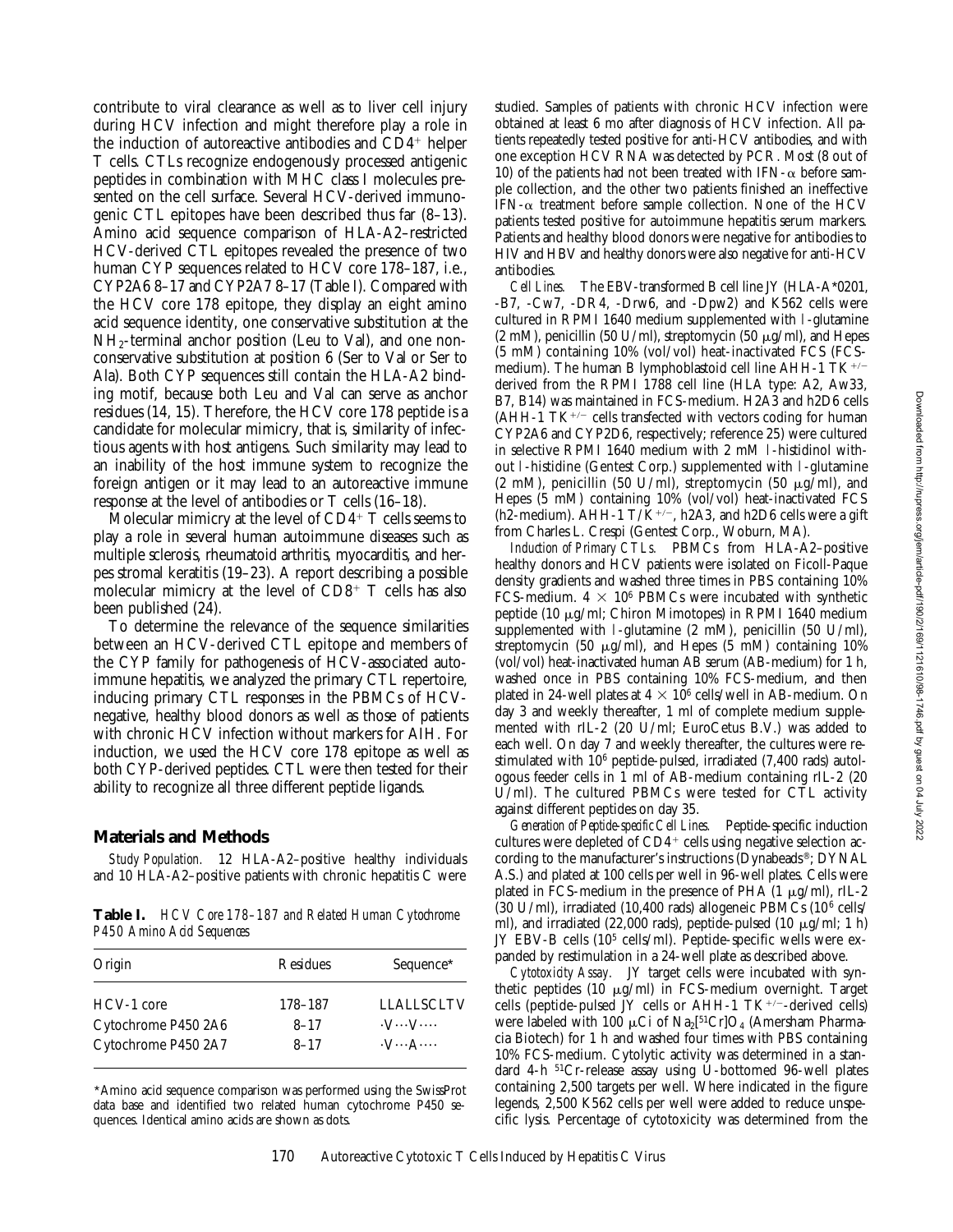formula:  $100 \times$  [(experimental release – spontaneous release)/ (maximum release - spontaneous release)]. Maximum release was determined by lysis of targets with HCl. Spontaneous release was <25% of maximal release in all assays. Specific lysis was calculated as difference between lysis of targets with peptide (or plasmid) and targets without peptide (or plasmid).

In peptide titration experiments, JY target cells were incubated with various peptide concentrations for 90 min after <sup>51</sup>Cr labeling, washed once with PBS, and used as described above. In functional MHC binding assays, JY target cells were pulsed with synthetic peptide for 90 min at indicated times before the assay, then washed twice with PBS containing 10% FCS-medium, incubated in FCS-medium until 51Cr labeling, and used as described above. CD8 dependency of target recognition was tested by addition of 10  $\mu$ g/ml anti-CD8 antibody OKT8 (Ortho Diagnostic Systems Inc.) during the cytotoxicity assay.

*Peptide "Stripping" by Mild Acid Treatment.* JY cells were washed twice with PBS and then put on ice for 5 min. 107 cells were then treated for 90 s with 2 ml ice-cold citric acid–Na<sub>2</sub>HPO<sub>4</sub> buffer (a mixture of an equal volume of 0.263 M citric acid and 0.123 M  $\text{Na}_2\text{HPO}_4$ , pH 3.2. Immediately thereafter, the eluted cells were buffered with cold IMDM, washed with IMDM, and resuspended at  $5 \times 10^5$  cells in IMDM with 1  $\mu$ g/ml  $\beta_2$ -microglobulin (Sigma Chemical Co.).

*Competition-based MHC Class I Peptide Binding Assay.* Peptides were tested for their binding affinity using the previously described peptide binding assay (26). In brief, cells were stripped (see above) and resuspended at  $7 \times 10^5$  cells/ml in IMDM plus 1.5  $\mu$ g/ml  $\beta$ <sub>2</sub>-microglobulin. A fluorescein (FL)-labeled reference peptide (FLPSDC(FL) FPSV),  $25 \mu l$  (end concentration, 150 nM), was incubated with 25  $\mu$ l of competitor peptide (different end concentrations) in a 96-well V-bottomed plate. 100 µl of mild acid-treated JY cells was added to these wells. The mixture was incubated for 24 h at  $4^{\circ}$ C, washed twice with PBS containing 1% BSA (PBA1%), resuspended in PBA1% containing 0.5% paraformaldehyde, and analyzed by FACScan® (Becton Dickinson).

The mean fluorescence (MF) value obtained in the wells without competitor peptide was regarded as maximal binding and equated to 0% inhibition; the MF obtained from the wells without reference peptide was equated to 100% inhibition. Percentage of inhibition of binding was calculated using the formula:  $[1 -$ ( $\overline{MF}$  150 nM reference and competitor peptide  $-$  MF no reference peptide) / (MF 150 nM reference peptide  $-$  MF no reference peptide)]  $\times$  100%.

*Measurement of MHC–Peptide Complex Stability.* JY cells at a concentration of  $1-2 \times 10^6$  cells/ml were incubated with  $10^{-4}$ M emetine (Sigma Chemical Co.) for 1 h at  $37^{\circ}$ C to stop protein synthesis and the subsequent emergence of de novo synthesized

class I molecules at the cell surface. Cells were washed twice with PBS and peptide stripped (see above). 10<sup>6</sup> cells were added to  $200 \mu$ g of peptide in 1 ml and incubated for 90 min at room temperature. Cells were washed twice with ice-cold IMDM and resuspended in 1 ml IMDM. Subsequently, the cells were incubated for 0, 2, 4, and 6 h at  $37^{\circ}$ C and thereafter stained with BB7.2, an HLA-A2 confirmation-specific mAb (27), and goat anti–mouse FITC. Thereafter, the cells were fixed by resuspension in PBA1% containing 0.5% paraformaldehyde and analyzed by FACScan®. The fluorescence index (FI) was calculated as  $FI =$ (mean fluorescence sample  $-$  mean fluorescence background) / mean fluorescence background without peptide. Samples were tested in duplicate and the variation between both samples was always  $<$ 10%.

#### **Results**

*HLA-A2 Binding Affinity and HLA-A2–Peptide Complex Stability.* To characterize the HLA-A2 binding properties of HCV core 178 and the homologous CYP peptides, we determined their affinity to HLA-A2 and the stability of the formed HLA-A2–peptide complexes. The HCV core 178 bound to HLA-A2 with intermediate affinity as previously described (28), whereas both CYP peptides bound with low affinity (Fig. 1 A). Similar results were obtained measuring the peptide-induced stabilization of HLA-A2 molecules at the surface of transporter-associated with antigen processing–deficient T2 cells (data not shown). Determination of MHC–peptide complex stability showed that the HCV core 178 peptide was able to form stable complexes with a half-life of  $\sim$ 5 h. The CYP2A6 8–17 as well as the CYP2A7 8–17 peptides dissociated much faster with half-lives of  $\sim$ 1 h (Fig. 1 B).

*Induction of Primary CTLs.* To determine the effect of the different HLA-A2 binding properties on T cell activation and antigen recognition by CTLs, we first analyzed the naive CTL repertoire in healthy blood donors. PBMCs from 12 healthy HCV-seronegative, HLA-A2–positive blood donors were stimulated with synthetic HCV core 178–187, CYP2A6 8–17, or CYP2A7 8–17 peptide in four replica cultures. After 5 wk, the cultures were tested for CTL activity against target cells presenting each of the three peptides. Long-term stimulation with the HCV core 178 peptide induced HCV core 178–specific CTLs in nine HCV-seronegative blood donors (Table II). In five individuals, the



**Figure 1.** HLA-A2 binding affinities and dissociation rates of HCV core 178–187, CYP2A6 8–17, and CYP2A7 8–17 peptides. HLA-A2 binding affinities (A) and HLA-A2–peptide complex stabilities (B) of HCV core 178 ( $\bullet$ ), CYP2A6 8 ( $\blacksquare$ ), and CYP2A7 8  $(\triangle)$  were determined as described in Materials and Methods. In B, the lines represent linear regression.

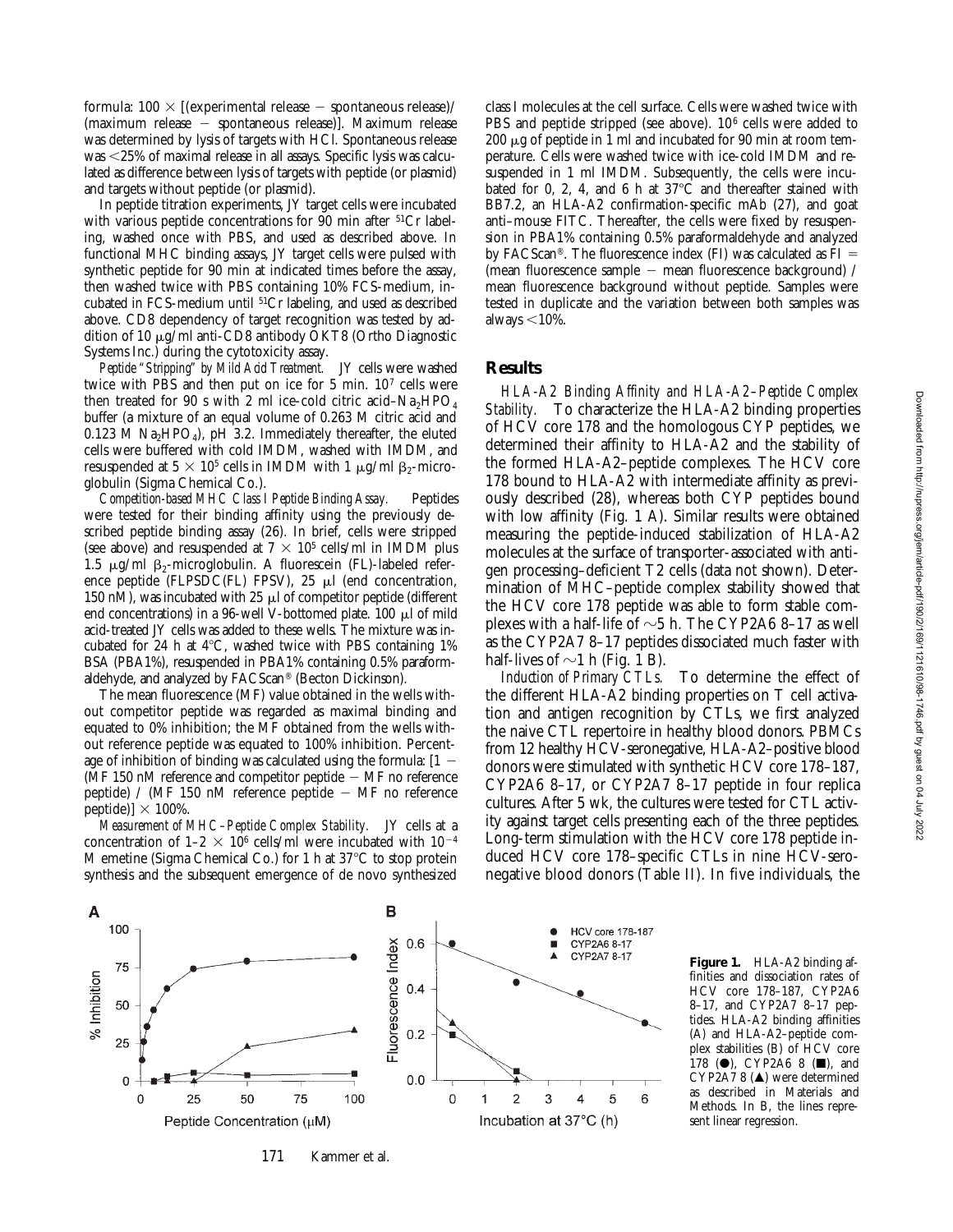**Table II.** *Phenotype Distribution of HCV Core 178–inducible CTLs in Healthy Donors and Patients with Chronic HCV Infection*

| Peptides recognized   | Healthy donors*<br>$(n = 12)$ | Chronic<br>HCV patients*<br>$(n = 10)$ |
|-----------------------|-------------------------------|----------------------------------------|
| $HCV$ core $+ CYP2A7$ |                               |                                        |
| $+$ CYP2A6            | 2(17%)                        | $2(20\%)^{\ddagger}$                   |
| $HCV$ core $+ CYP2A7$ | 3(25%)                        | 2(20%)                                 |
| <b>HCV</b> core       | 4 (33%)                       | 4 (40%)                                |
| <b>None</b>           | 3(25%)                        | 2(20%)                                 |

\*Number (percentage) of individuals recognizing the indicated peptides after primary induction with HCV core 178. CTL responses of  $>15\%$  specific lysis at an E/T ratio of 40:1 in primary induction cultures were considered positive.

‡One of these patients was not positive for CYP2A6 according to the criteria mentioned above, but CYP2A6-recognizing cell lines could be established by limiting dilution.

HCV core 178–specific CTLs not only recognized the inducing HCV peptide but also CYP2A6 and/or CYP2A7 self-peptides. A higher specific lysis of targets presenting CYP2A7 was observed in most cases. Two donors recognized all three peptides, three individuals recognized HCV core 178 and CYP2A7 8–17, four recognized HCV core 178 only, and three did not show a CTL response after stimulation with HCV core 178. Representative results of three donors are shown in Fig. 2 a. These results as well as data obtained from CTL lines derived from positive cultures (data not shown) indicate the presence of three phenotypes of HCV core 178–specific CTLs: CTLs recognizing HCV core 178 only, CTLs cross-reactive with HCV core 178 and CYP2A7, and CTLs specific for HCV core 178, CYP2A7, and CYP2A6. We did not find CTLs recognizing CYP2A6 without recognition of CYP2A7, nor cells recognizing one of the CYP peptides without recognition of HCV core 178. Importantly, no CTL response could be induced with the self-peptides CYP2A6 8–17 (Fig. 2 b) and CYP2A7 8–17 (Fig. 2 c) in any of the 12 donors tested. This fits with our observation of different MHC–peptide interactions, because peptide-induced MHC stability and immunogenicity of the peptide are strongly correlated (28).

The same strategy was used to analyze the HCV core 178–specific CTL repertoire in patients with chronic HCV infection without markers for AIH. The percentage of patients having cross-reactive CTLs is comparable to that of healthy donors (Table II), suggesting that the peripheral pool of naive CTLs specific for HCV core 178 is comparable to the one of uninfected individuals and that the precursor frequency of cross-reactive CTLs is similar. This is not astonishing, as chronic HCV infection is associated with a low number of CTLs in the peripheral blood (29, 30).

*Peptide Recognition by Cross-reactive CTL Lines.* HCV core 178–induced CTL lines derived from donor 2 were used to test the biologic function of the peptides in cytotoxicity assays. Despite different MHC binding affinities and abilities

to stabilize MHC complexes, all three peptides were recognized by CTLs with the same efficiency (Fig. 3 A). The higher off-rate of the CYP peptides had no effect on CTL recognition when the peptide-pulsed target cells were further incubated without peptide for up to 24 h before exposure to CTLs (Fig. 3 B). An explanation for this phenomenon could be the CD8 dependency of target recognition. Although lysis of target cells presenting HCV core 178 is markedly reduced by the anti-CD8 antibody OKT8, recognition of CYP2A7 is less affected and there is no effect on recognition of CYP2A6 (Fig. 3 C). These findings were unexpected but similar findings had been observed by al-Ramadi et al., demonstrating that the pattern of functional activities of variant peptides does not always correlate with MHC binding (31). In fact, other mechanisms involved in the interaction between the CTL and the target cell may be important, such as the TCR affinity for the



Figure 2. Peptide-specific cytotoxicity induced in vitro with HCV core 178–187, CYP2A6 8–17, or CYP2A7 8–17 peptides. PBMCs from healthy HCV-seronegative blood donors were stimulated with HCV core 178–187 (a), CYP2A6 8–17 (b), or CYP2A7 8-18 (c) in four replicas (1–4). After 5 wk of stimulation, peptide-specific lysis of each culture was determined on JY target cells pulsed with HCV core 178–187 (white bars), CYP2A6 8–17 (black bars), or CYP2A7 8–17 (gray bars). E/T cell ratios were fixed for each culture and ranged from 20:1 to 40:1 for the different cultures.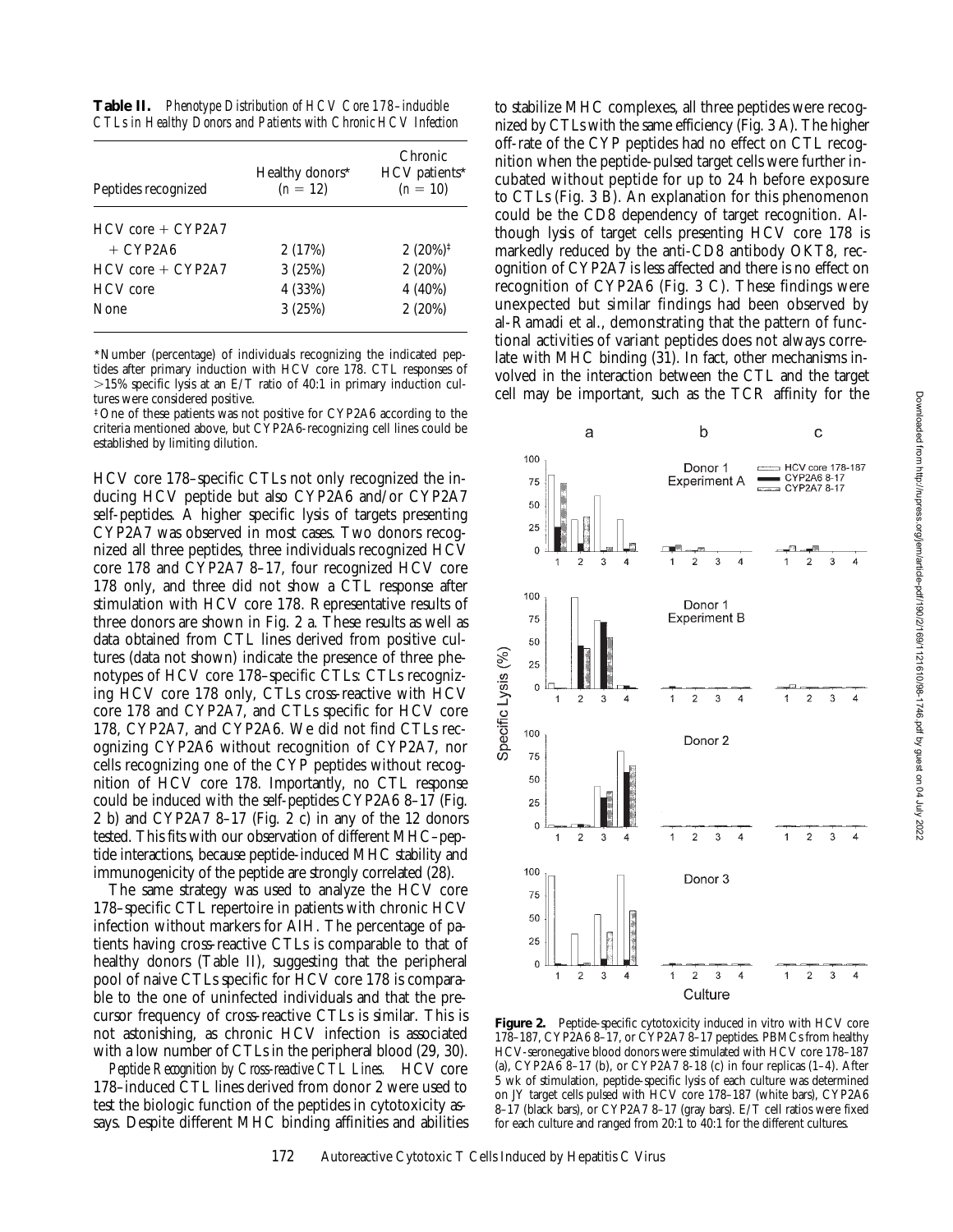

Figure 3. Peptide recognition by CTL lines. Cross-reactive CTL lines derived from donor 2 were tested for their ability to lyse (A) JY target cells preincubated at various concentrations of peptide and (B) JY target cells pulsed with 10  $\mu$ M peptide and further incubated without peptide before exposure to CTL. Peptides were HCV core 178-187 ( $\bullet$ ), CYP2A6 8-17 ( $\bullet$ ), and CYP2A7 8-17 ( $\bullet$ ). (C) The effect of anti-CD8 antibodies on target cell recognition was tested by addition of OKT8 antibody (10  $\mu$ g/ml) during the cytotoxicity assay. Shown are the mean  $\pm$  SD of three to four replicas at an E/T ratio of 10:1.

MHC–peptide-complex, and CD8 binding to MHC class I, as well as other costimulatory and cell adhesion molecules (32). To assess the role of CD8 binding on CTL–target cell interaction, we used a panel of three different anti-CD8 antibodies and tested their effect on target cell lysis. A representative experiment is shown in Fig. 3 C using the OKT8 antibody. Although recognition of HCV core 178 depends in part on CD8 availability, self-peptide recognition of CYP2A6 does not. Further studies will be required to define the mechanism responsible for the discrepancy observed between peptide–MHC binding and CTL-mediated cytotoxicity.

*Recognition of Endogenously Synthesized Antigen.* The ability of HCV core 178–induced CTLs to recognize endogenously synthesized CYP2A6 antigen was studied using the AHH-1  $TK^{+/-}$  cell line transfected with CYP2A6 (h2A3), and cells transfected with the unrelated CYP2D6 (h2D6) as target cells in 4- and 8-h cytotoxicity assays. Killing of CYP2A6-transfected cells by CTL lines from donor 2 was higher than lysis of the parental cell line AHH-1  $TK^{+/-}$  or control cells transfected with CYP2D6 (Fig. 4), suggesting that naturally processed CYP2A6 8–17 peptide is generated by the proteolytic machinery and presented on the HLA-A2 molecule.

# **Discussion**

The HCV core 176 peptide has been described as a target epitope for CTLs that are present in the peripheral blood of patients with chronic HCV infection (10). This peptide is processed and presented via the endogenous MHC class I pathway (11). We used PBMCs from healthy, HCV-seronegative individuals as well as from patients with chronic HCV infection to induce primary CTL responses against this epitope and two homologous CYP-derived peptides. CTLs induced with the HCV core 178 peptide not only recognized the inducing HCV peptide, but also showed autoreactivity, lysing targets presenting CYP-derived selfpeptides and target cells stably transfected with a plasmid coding for the whole CYP2A6 protein, showing that the CYP epitope is also presented via the endogenous MHC class I pathway. Among the CTLs we could distinguish three

different functional types in the same individual: cells recognizing HCV core 178 only, cells with cross-reaction between HCV core 178 and CYP2A7, and cells recognizing HCV core and both CYP epitopes, indicating a polyclonal response against HCV core 178 with a distinct hierarchy.

The induction of self-reactive  $CD8<sup>+</sup> CTLs$  by a viral epitope is compatible with molecular mimicry (resemblance of pathogen and host antigens), a mechanism that has been described mainly at the level of antibodies and  $CD4^+$  T cells (16–18). Molecular mimicry at the level of T cells has been implicated in human autoimmune diseases such as multiple sclerosis (19, 20), rheumatoid arthritis (21), and myocarditis (22), as well as in herpes stromal keratitis (23). A recent study also describes cross-reactivity of  $CD8<sup>+</sup>$  T cells specific for a myelin-derived peptide with a *Saccharomyces cerevisiae* peptide (24). In this case, cross-reactive CTLs could only be induced with the self-peptide and not with the *Saccharomyces* antigen.

In our study we could not induce CTLs with the CYPderived self-peptides, although the same self-peptides were rec-



**Figure 4.** Recognition of endogenously processed cytochrome P450. Cross-reactive CTL lines derived from donor 2 were tested for their ability to lyse AHH-1  $TK^{+/-}$  target cells transfected with CYP2A6 (circles) or CYP2D6 (squares). Shown is the plasmid-specific lysis: lysis of transfected cells  $-$  lysis of untransfected cells in a 4- (filled symbols) or 8-h (open symbols) cytotoxicity assay. The 4-h assay was performed in the presence of K562 cells.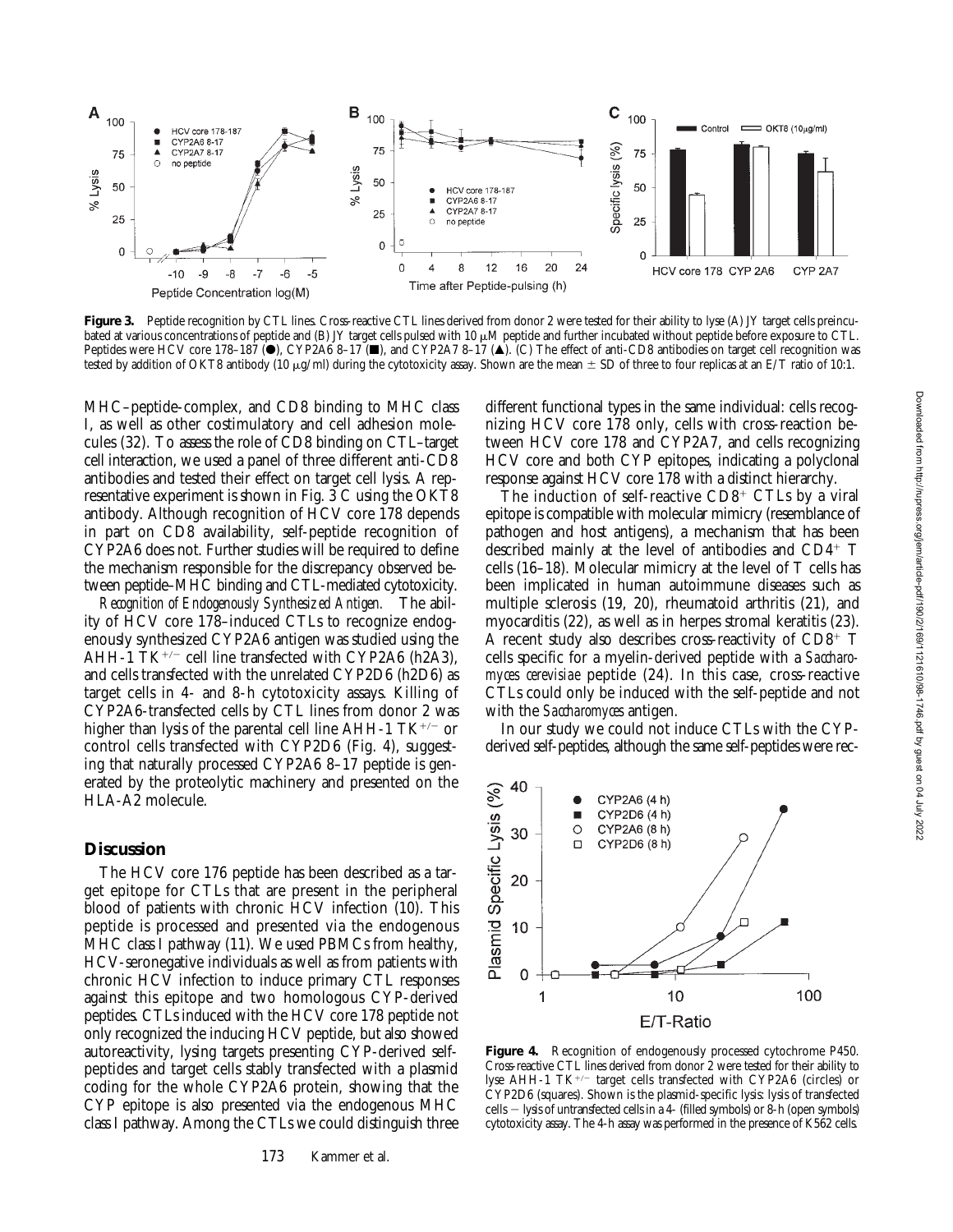ognized by CTLs induced with the HCV core 178 epitope. This indicates different T cell activation properties of the selfepitopes compared with the HCV peptide as described for altered peptide ligands (APLs), which are analogues of immunogenic peptides with amino acid substitutions inducing different effects in CTLs. APLs can act as agonists leading to full activation of T cells, partial agonists inducing only a reduced T cell response, or even antagonists inhibiting a response against the unaltered immunogenic epitope (33, 34). The molecular mechanisms of APL-induced partial T cell activation are still a matter of debate (35). Complexes of the native ligand or APLs with MHC molecules binding to the TCR can induce different intracellular signals in T cells (36–38), either by different oligomerization of necessary molecules (CD3, CD8, or other molecules), or by a failure of the APL to induce a required conformational change in the TCR. Other studies state that the level of T cell activation is dependent on the number of TCRs triggered in a process of serial engagement of many TCRs by a few peptide–MHC complexes, allowing a single CTL to generate different biological responses (39). Although specific cytotoxicity is already detectable at very low peptide concentrations,  $IFN-\gamma$  production and proliferation require higher concentrations corresponding to higher numbers of TCRs being triggered (40). This is in accordance with the finding that the immunogenicity of antigenic peptides strongly correlates with the stability of MHC–peptide complexes formed (28), indicating that a high number and a high stability of MHC–peptide complexes is essential to trigger a sufficient number of TCRs to fully activate naive T cells. Despite this, the final effect of affinity differences or kinetic changes on the multimolecular interactions during antigen recognition cannot be predicted, as there is no strict correlation between functional activity of the various peptides and their MHC binding efficiency and the affinity of the MHC–peptide complexes for the TCR (31).

We have shown that the signal induced by the unstable complexes of HLA-A2 and CYP-derived self-peptides is not sufficient to activate naive CTLs. In the same way there is evidence that the CYP peptides neither induce negative selection during thymic development nor lead to anergy, as we detected cross-reactive CTL precursors in the peripheral blood. On the other hand, the HCV core 178 peptide that forms stable MHC–peptide complexes is able to induce full activation including maturation of CTLs. In the activated cross-reactive CTLs, cytolytic functions can then be induced by the HCV peptide, and also by the CYPderived APLs, as cytotoxicity requires a lower threshold of activation than proliferation. Once activated, a subpopulation of cross-reactive CTLs that shows no differences in recognition of the three peptide ligands, because they recognize the HCV core 178 and the CYP peptides at similar peptide concentrations, can be found.

The clinical observation that HCV infection is preceding the development of LKM-1–positive AIH is in accordance with our hypothesis that antiviral immune response has to predate autoimmunity (41, 42). Moreover, the presence of autoreactive T cells in the blood and the liver of AIH type 2 patients has been demonstrated, indicating a role for both  $CD4<sup>+</sup>$  and  $CD8<sup>+</sup>$  T cells in the pathogenesis of this disease (4, 5). Cross-reactive CTLs may contribute to liver cell damage by lysis of infected and uninfected hepatocytes during ongoing viral infection and by lysis of uninfected autoantigenexpressing hepatocytes after viral clearance. However, the presence of virus-inducible autoreactive CTLs alone is not sufficient to lead to typical AIH, as none of the tested HCV patients had markers for AIH (LKM-1 autoantibodies). Probably the presence of autoreactive  $CD8^+$  as well as autoreactive  $CD4^+$  helper T cells is required for the induction of AIH. LKM-1 antigen (CYP2D6)–specific  $CD4^+$  T cells detected in AIH patients would be needed for the activation of B cells secreting the AIH marker LKM-1 autoantibodies. Furthermore, autoreactive  $CD4^+$  T cells could maintain the autoreactive CD8 T cell response after viral clearance, comparable with chronic viral infections where  $CD4^+$  T cells are essential for maintaining the CTL response (43–46).

In summary, several arguments underscore the biological relevance of our findings. First, the viral epitope as well as the self-epitopes are naturally processed and presented by human host cells. Second, the self-epitopes and the viral epitope are coexpressed and colocalize to the liver in natural HCV infection, and expression of CYP2A6 is even enhanced in HCVinfected livers (47). Third, the absence of CYP-inducible CTLs in the peripheral blood suggests that central or peripheral tolerance mechanisms are operational, indicating that the self-epitopes are presented to T cells in vivo. Fourth, the data presented show a high level of cross-recognition of virally induced CTLs against the self-peptides, suggesting that they can mediate liver cell damage to uninfected cells. Fifth, another line of evidence links HCV infection to autoimmune hepatitis type 2 (6). This disease has been described to occur subsequent to HCV infection (42) and, interestingly, in association with HLA-A2 (48). Typically, it is associated with the presence of autoantibodies directed against cytochrome P450 2D6 (3, 6), as well as autoreactive CYP2D6-specific T cells, suggesting the parallel occurrence of autoreactivity against cytochrome P450 at the level of B and T cells (4, 5). It can be hypothesized that liver cell damage mediated by virus-specific CTLs leads to the release of intracellular proteins like CYP2D6, uptake of these autoantigens by professional APCs, and autoantibody formation in the presence of autoreactive  $CD4+T$  and B cells. After viral clearance, the autoimmune disease is upheld by ongoing hepatocyte lysis by cross-reactive, HCV-induced CTLs maintained by autoreactive helper T cells. The coincidence of HCV, autoreactive B cells, and autoreactive  $CD8<sup>+</sup>$  and  $CD4<sup>+</sup>$  T cells is thus required for the induction of HCV-associated AIH. This would explain the relatively low frequency of AIH among HCV patients despite the high number of individuals with cross-reactive CTLs.

Our findings demonstrate the potential of HCV to induce autoreactive  $CD8<sup>+</sup> CTLs$  by a molecular mimicry of CYP2A6/2A7 by the core protein and therefore show a possible mechanism by which HCV may trigger AIH. Further studies analyzing the cross-reactivity pattern of HCV core–specific CTLs derived from untreated patients with active HCV-associated autoimmune hepatitis are required in order to establish this mechanism.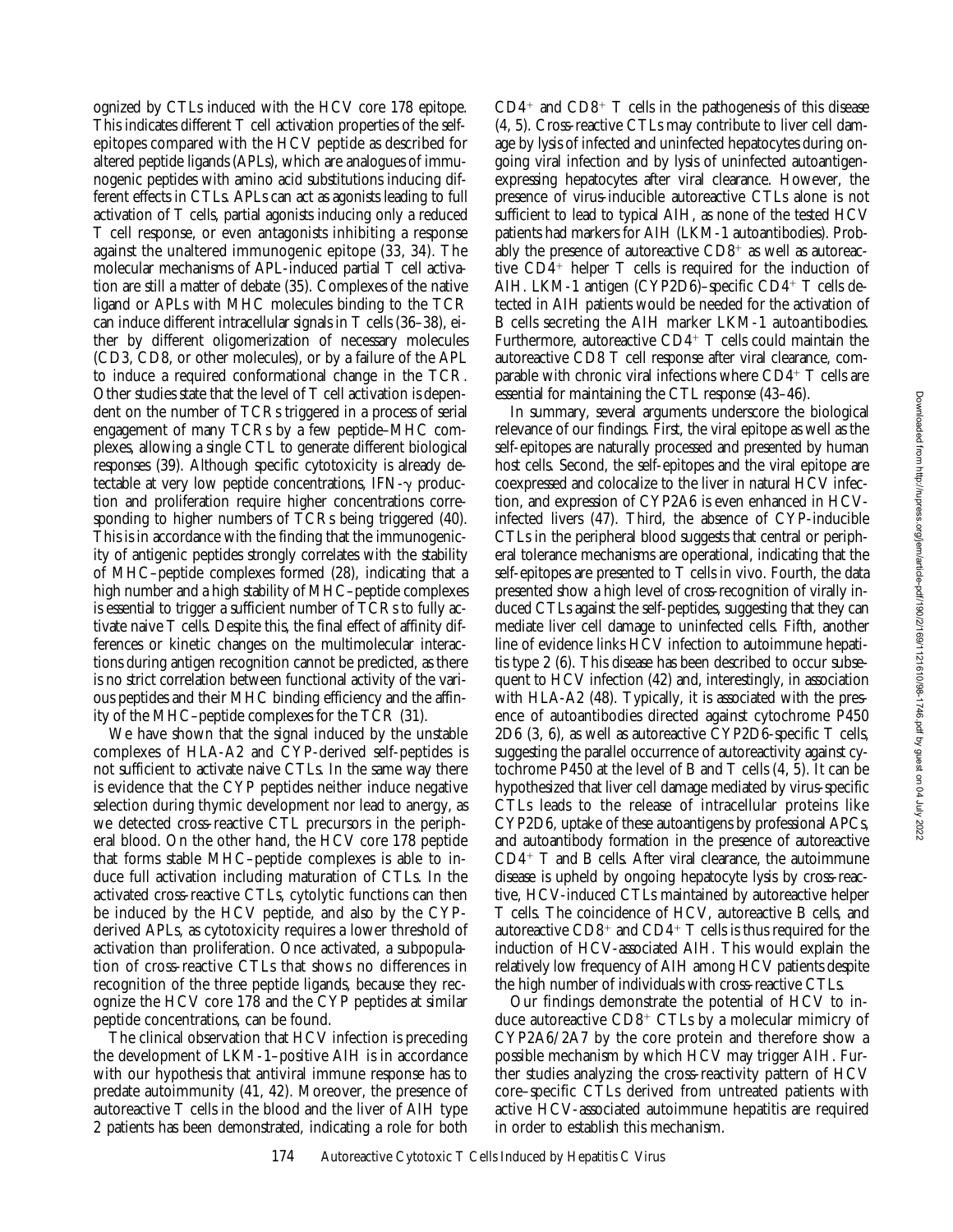We thank C.L. Crespi for providing CYP transfected and control cell lines; and F.V. Chisari, W.J. Pichler, R.M. Zinkernagel, and M. Baggiolini for helpful discussions.

This work was supported by the Swiss National Science Foundation (SNF 31-37291.93 and 32-52915.97); the Bonizzi-Theler Foundation; the Sandoz Foundation; the Helmut Horten Foundation; the Niels and Desirée Yde Foundation; the University of Bern; and the Central Laboratory Blood Transfusion Service of the Swiss Red Cross.

Address correspondence to Andreas Cerny, Department of Internal Medicine, University Hospital, Inselspital, 3010 Bern, Switzerland. Phone: 41-31-632-2111; Fax: 41-31-632-9646; E-mail: cerny@insel.ch

*Submitted: 5 October 1998 Revised: 10 May 1999 Accepted: 25 May 1999*

#### **References**

- 1. Franco, A., V. Barnaba, G. Ruberti, R. Benvenuto, C. Balsano, and A. Musca. 1990. Liver-derived T cell clones in autoimmune chronic active hepatitis: accessory cell function of hepatocytes expressing class II major histocompatibility complex molecules. *Clin. Immunol. Immunopathol.* 54:382–394.
- 2. Wen, L., M. Peakman, A. Lobo-Yeo, B.M. McFarlane, A.P. Mowat, G. Mieli-Vergani, and D. Vergani. 1990. T-celldirected hepatocyte damage in autoimmune chronic active hepatitis. *Lancet.* 336:1527–1530.
- 3. Manns, M.P., E.F. Johnson, K.J. Griffin, E.M. Tan, and K.F. Sullivan. 1989. Major antigen of liver kidney microsomal autoantibodies in idiopathic autoimmune hepatitis is cytochrome P450db1. *J. Clin. Invest.* 83:1066–1072.
- 4. Lohr, H., M. Manns, A. Kyriatsoulis, A.W. Lohse, C. Trautwein, K.H. Meyer zum Buschenfelde, and B. Fleischer. 1991. Clonal analysis of liver-infiltrating T cells in patients with LKM-1 antibody-positive autoimmune chronic active hepatitis. *Clin. Exp. Immunol.* 84:297–302.
- 5. Lohr, H.F., J.F. Schlaak, A.W. Lohse, W.O. Bocher, M. Arenz, G. Gerken, and K.H. Meyer Zum Buschenfelde. 1996. Autoreactive CD4+ LKM-specific and anticlonotypic T-cell responses in LKM-1 antibody-positive autoimmune hepatitis. *Hepatology.* 24:1416–1421.
- 6. Lenzi, M., G. Ballardini, M. Fusconi, F. Cassani, L. Selleri, U. Volta, D. Zauli, and F.B. Bianchi. 1990. Type 2 autoimmune hepatitis and hepatitis C virus infection. *Lancet.* 335: 258–259.
- 7. Garson, J.A., M. Lenzi, C. Ring, F. Cassani, G. Ballardini, M. Briggs, R.S. Tedder, and F.B. Bianchi. 1991. Hepatitis C viraemia in adults with type 2 autoimmune hepatitis. *J. Med. Virol.* 34:223–226.
- 8. Koziel, M.J., D. Dudley, J.T. Wong, J. Dienstag, M. Houghton, R. Ralston, and B.D. Walker. 1992. Intrahepatic cytotoxic T lymphocytes specific for hepatitis C virus in persons with chronic hepatitis. *J. Immunol.* 149:3339–3344.
- 9. Kita, H., T. Moriyama, T. Kaneko, I. Harase, M. Nomura, H. Miura, I. Nakamura, Y. Yazaki, and M. Imawari. 1993. HLA B44-restricted cytotoxic T lymphocytes recognizing an epitope on hepatitis C virus nucleocapsid protein. *Hepatology.* 18:1039–1044.
- 10. Cerny, A., J.G. McHutchison, C. Pasquinelli, M.E. Brown, M.A. Brothers, B. Grabscheid, P. Fowler, M. Houghton, and F.V. Chisari. 1995. Cytotoxic T lymphocyte response to hepatitis C virus-derived peptides containing the HLA A2.1 binding motif. *J. Clin. Invest.* 95:521–530.
- 11. Battegay, M., J. Fikes, A.M. Di Bisceglie, P.A. Wentworth,

A. Sette, E. Celis, W.M. Ching, A. Grakoui, C.M. Rice, K. Kurokohchi, et al. 1995. Patients with chronic hepatitis C have circulating cytotoxic T cells which recognize hepatitis C virus-encoded peptides binding to HLA-A2.1 molecules. *J. Virol.* 69:2462–2470.

- 12. Shirai, M., T. Arichi, M. Nishioka, T. Nomura, K. Ikeda, K. Kawanishi, V.H. Engelhard, S.M. Feinstone, and J.A. Berzofsky. 1995. CTL responses of HLA-A2.1-transgenic mice specific for hepatitis C viral peptides predict epitopes for CTL of humans carrying HLA-A2.1. *J. Immunol.* 154:2733– 2742.
- 13. Wentworth, P.A., A. Sette, E. Celis, J. Sidney, S. Southwood, C. Crimi, S. Stitely, E. Keogh, N.C. Wong, B. Livingston, et al. 1996. Identification of A2-restricted hepatitis C virus-specific cytotoxic T lymphocyte epitopes from conserved regions of the viral genome. *Int. Immunol.* 8:651–659.
- 14. Ruppert, J., J. Sidney, E. Celis, R.T. Kubo, H.M. Grey, and A. Sette. 1993. Prominent role of secondary anchor residues in peptide binding to HLA-A2.1 molecules. *Cell.* 74:929–937.
- 15. del Guercio, M.F., J. Sidney, G. Hermanson, C. Perez, H.M. Grey, R.T. Kubo, and A. Sette. 1995. Binding of a peptide antigen to multiple HLA alleles allows definition of an A2 like supertype. *J. Immunol.* 154:685–693.
- 16. Oldstone, M.B. 1987. Molecular mimicry and autoimmune disease. *Cell.* 50:819–820.
- 17. von Herrath, M.G., and M.B. Oldstone. 1996. Virus-induced autoimmune disease. *Curr. Opin. Immunol.* 8:878–885.
- 18. Davies, J.M. 1997. Molecular mimicry: can epitope mimicry induce autoimmune disease? *Immunol. Cell. Biol.* 75:113–126.
- 19. Wucherpfennig, K.W., and J.L. Strominger. 1995. Molecular mimicry in T cell-mediated autoimmunity: viral peptides activate human T cell clones specific for myelin basic protein. *Cell.* 80:695–705.
- 20. Talbot, P.J., J.S. Paquette, C. Ciurli, J.P. Antel, and F. Ouellet. 1996. Myelin basic protein and human coronavirus 229E crossreactive T cells in multiple sclerosis. *Ann. Neurol.* 39:233–240.
- 21. van Eden, W., E.J. Hogervorst, E.J. Hensen, R. van der Zee, J.D. van Embden, and I.R. Cohen. 1989. A cartilage-mimicking T-cell epitope on a 65K mycobacterial heat-shock protein: adjuvant arthritis as a model for human rheumatoid arthritis. *Curr. Top. Microbiol. Immunol.* 145:27–43.
- 22. Malkiel, S., A.P. Kuan, and B. Diamond. 1996. Autoimmunity in heart disease: mechanisms and genetic susceptibility. *Mol. Med. Today.* 2:336–342.
- 23. Zhao, Z.S., F. Granucci, L. Yeh, P.A. Schaffer, and H. Cantor. 1998. Molecular mimicry by herpes simplex virus-type 1: au-